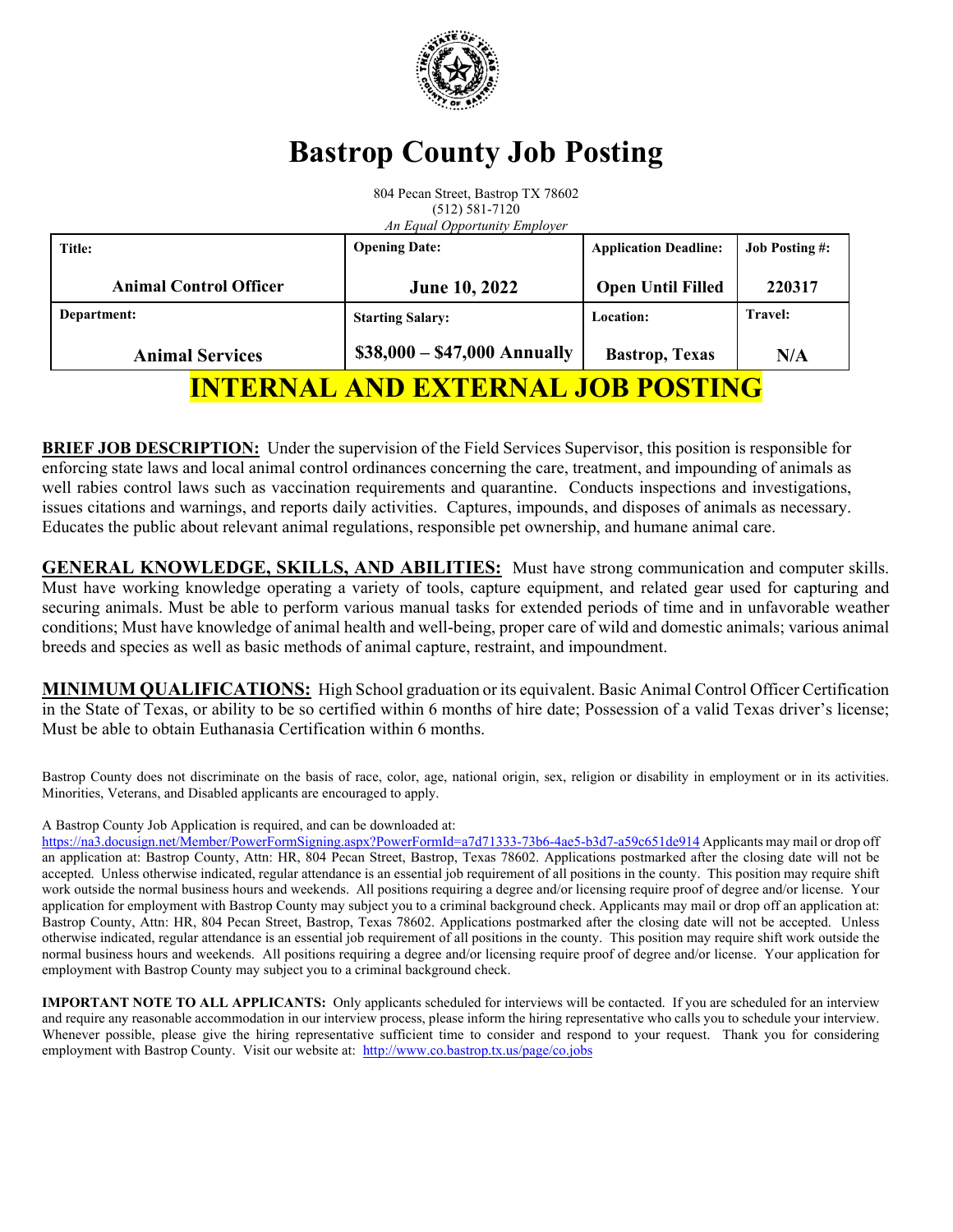

# **BASTROP COUNTY, TEXAS Job Description**

*Job Title: Animal Control Officer* 

**Department:** Animal Services **FSLA Status:** Non-Exempt

 **Reports To:** Field Services Supervisor

**SUMMARY:** Under the supervision of the Field Services Supervisor, this position is responsible for enforcing state laws and local animal control ordinances concerning the care, treatment, and impounding of animals as well rabies control laws such as vaccination requirements and quarantine. Conducts inspections and investigations, issues citations and warnings, and reports daily activities. Captures, impounds, and disposes of animals as necessary. Educates the public about relevant animal regulations, responsible pet ownership, and humane animal care.

# **SUPERVISION RECEIVED AND EXERCISED**

Receives close supervision from the Field Services Supervisor; is further supervised by Animal Services Director.

Exercises no supervision.

### **ESSENTIAL DUTIES AND RESPONSIBILITIES include** the following:

- 1. Routinely patrols designated area enforcing local and state animal laws and ordinances. Responds to dispatched calls in priority order and determines appropriate action. Prepares and maintains a variety of daily records and reports.
- 2. Apprehends and confines stray, injured, and nuisance domestic and wild animals in the most safe and humane way possible, in accordance with BCAS policies and procedures. Administers minor emergency first aid to animals. Transports animals to BCAS shelter facility.
- 3. Impounds, quarantines, and disposes of animals as appropriate. Administers medication in accordance with BCAS policies and procedures and State law. Euthanizes sick, injured, or homeless animals as necessary. Disposes of dead animals. Returns pets to owners and transports animals to veterinarian facility as needed.
- 4. Investigates reports or complaints of animal-related problems or nuisances; takes appropriate action including issuance of warnings or citations; investigates reports of animal abuse; investigates animal bite reports; prepares rabies specimens as necessary. Prepares written investigative reports that may be introduced as legal court evidence.
- 5. Assists citizens with information and answers questions about animal control policies and laws as well as providing information on responsible pet ownership and humane animal treatment.
- 6. Inspects and cleans department vehicles and equipment; reports maintenance issues to Field Services Supervisor and responds as directed.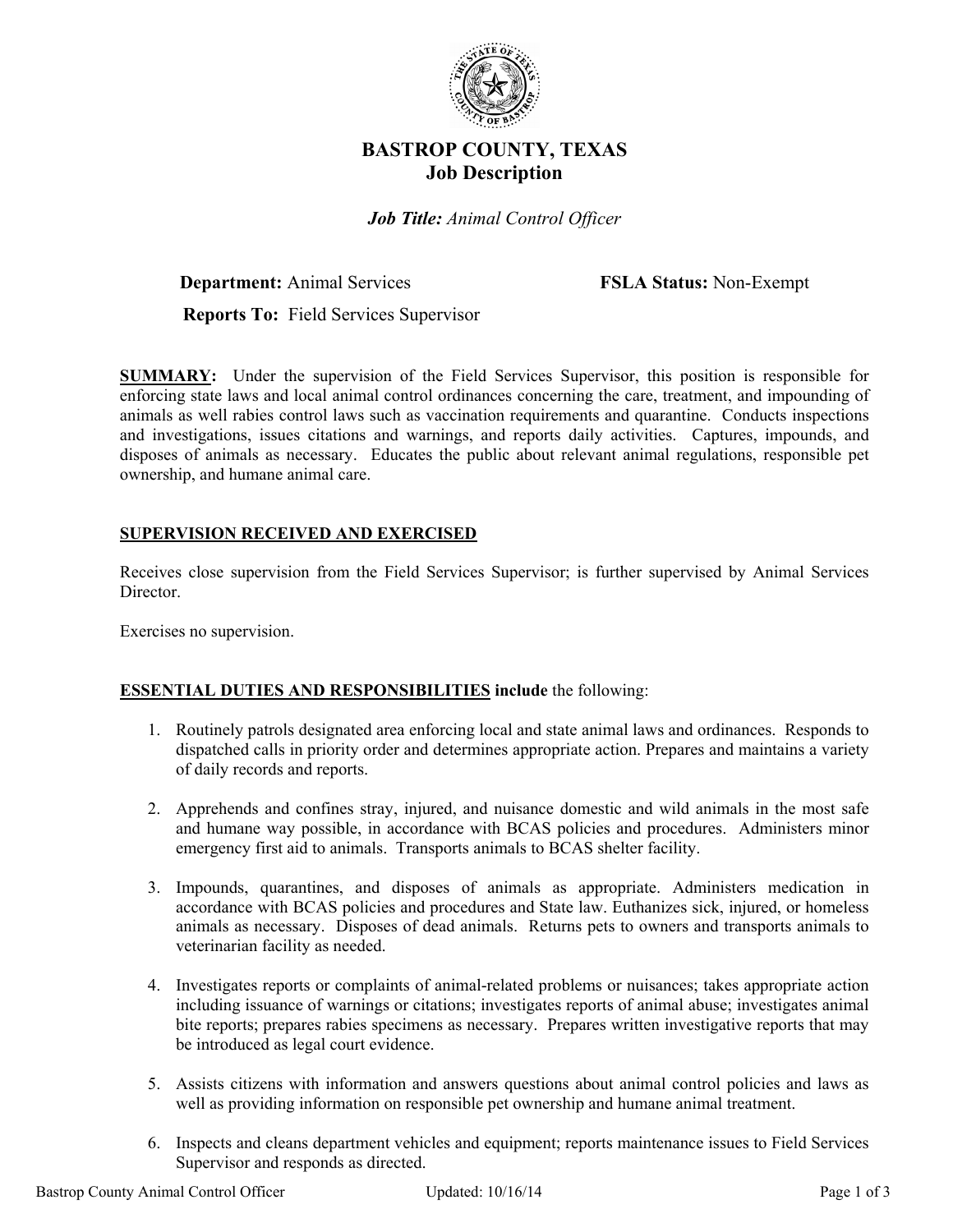- 7. Assists as needed with the care of shelter animals, including feeding/watering, cleaning of kennels, holding areas, yard areas, and general housekeeping duties.
- 8. Subject to emergency call-in, weekend, and/or holiday duty as directed by supervisor.
- 9. Works as part of a team and maintains a cooperative, helpful attitude towards fellow workers, supervisors, and the general public;
- 10. Maintains confidentiality and security of all case work and any additional information provided;

**OTHER FUNCTIONS:** Performs other job related duties as directed by supervisor(s).

**NOTE:** The essential functions describe the general nature and level of work being performed by employees holding this position. This is not intended to be a comprehensive listing of all duties and responsibilities required, nor is all duties listed necessarily performed by any one employee so classified.

**MINIMUM QUALIFICATIONS:** To perform this job successfully, an individual must be able to perform each essential duty satisfactorily. The requirements listed below are representative of the knowledge, skill, and/or ability required. Reasonable accommodations may be made to enable individuals with disabilities to perform the essential functions.

## **Knowledge of:**

Animal health and well-being, proper care of wild and domestic animals;

Various animal breeds and species;

Basic methods of animal capture, restraint, and impoundment;

 Pertinent local, state, and federal laws and regulations related to the care and control of animals; Basic methods and procedures of kennel cleaning and maintenance.

# **Ability to:**

Handle animals safely and effectively;

 Operate a variety of tools, capture equipment, and related gear used for capturing and securing animals; Identify animal breeds, species, gender, and age;

Identify signs of animal illnesses, diseases, and injuries;

Recognize signs of animal neglect, abuse, and cruelty;

Perform general cleaning tasks using a variety of chemical and detergent products;

Establish and maintain effective working relationships with those contacted in the course of the job;

Perform various manual tasks for extended periods of time and in unfavorable weather conditions;

Work a schedule which may include nights, weekends and holidays;

Perform heavy manual labor including loading/unloading animals into truck and cages;

Operate equipment required to perform essential job functions;

Work independently in the absence of supervision;

Work in a safety-conscious environment and to follow & promote good safety practices;

Learn, understand, and apply pertinent laws, rules, and regulations;

Understand and follow verbal and written instructions;

Communicate clearly and concisely, both verbally and in writing.

### **Physical Demands:**

The physical demands described here are representative of those that must be met by an employee to successfully perform the essential duties of this job. Reasonable accommodations may be made to enable individuals with disabilities to perform the essential functions.

Maintain effective audio-visual discrimination and perception needed for: